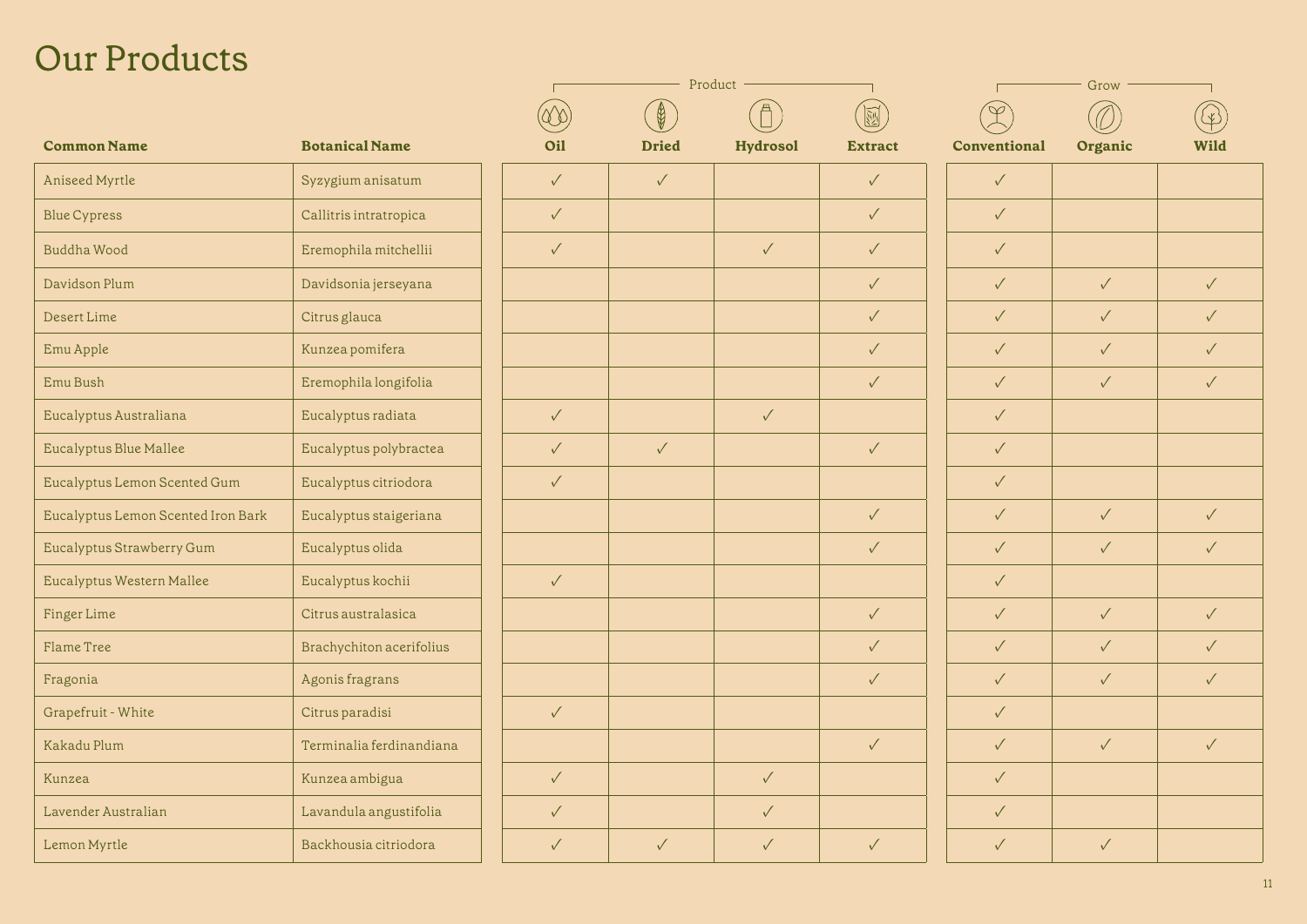## Our Products

|                         | Product      |              |              |                | Grow         |              |              |  |
|-------------------------|--------------|--------------|--------------|----------------|--------------|--------------|--------------|--|
|                         |              | $\bigcirc$   |              | N              |              |              |              |  |
| <b>Botanical Name</b>   | <b>Oil</b>   | <b>Dried</b> | Hydrosol     | <b>Extract</b> | Conventional | Organic      | <b>Wild</b>  |  |
| Leptospermum petersonii | $\sqrt{}$    | $\checkmark$ | $\checkmark$ |                | $\checkmark$ | $\checkmark$ |              |  |
| Citrus aurantifolia     | $\checkmark$ |              |              |                | $\checkmark$ |              |              |  |
| Citrus aurantifolia     | $\checkmark$ |              |              |                | $\checkmark$ |              |              |  |
| Tasmannia lanceolata    |              | $\checkmark$ |              | $\sqrt{2}$     | $\checkmark$ |              | $\checkmark$ |  |
| Tasmannia lanceolata    |              | $\checkmark$ |              | $\checkmark$   | $\checkmark$ |              | $\checkmark$ |  |
| Melaleuca quinquinerva  | $\sqrt{}$    |              |              |                | $\sqrt{}$    |              |              |  |
| Melaleuca quinquinerva  | $\checkmark$ |              |              |                | $\checkmark$ |              |              |  |
| Atriplex nummularia     |              | $\checkmark$ |              |                | $\checkmark$ |              | $\checkmark$ |  |
| Citrus sinensis         | $\checkmark$ |              |              |                | $\checkmark$ |              |              |  |
| Mentha piperita         | $\checkmark$ |              | $\checkmark$ |                | $\checkmark$ |              |              |  |
| Schinus molle           | $\sqrt{}$    |              |              |                | $\checkmark$ |              |              |  |
| Santalum acuminatum     |              |              |              | $\sqrt{2}$     | $\checkmark$ |              | $\checkmark$ |  |
| Mentha australis        |              |              |              | $\checkmark$   | $\checkmark$ |              | $\sqrt{}$    |  |
| Melaleuca ericafolia    | $\checkmark$ |              | $\checkmark$ |                | $\checkmark$ | $\checkmark$ |              |  |
| Hibiscus sabdariffa     |              |              |              | $\checkmark$   | $\checkmark$ |              | $\checkmark$ |  |
| Santalum spicatum       | $\checkmark$ | $\checkmark$ | $\checkmark$ |                | $\checkmark$ | $\checkmark$ | $\checkmark$ |  |
| Mentha spicata          | $\checkmark$ |              |              |                | $\checkmark$ |              |              |  |
| Melaleuca alternifolia  | $\sqrt{}$    | $\checkmark$ | $\checkmark$ | $\checkmark$   | $\checkmark$ | $\checkmark$ | $\checkmark$ |  |
| Telopea speciosissima   |              |              |              | $\checkmark$   | $\checkmark$ |              | $\checkmark$ |  |
| Callitris glaucophylla  | $\checkmark$ |              | $\checkmark$ | $\sqrt{2}$     | $\checkmark$ |              |              |  |
| Callitris glaucophylla  | $\checkmark$ |              |              |                | $\checkmark$ |              |              |  |
|                         |              |              |              |                |              |              |              |  |